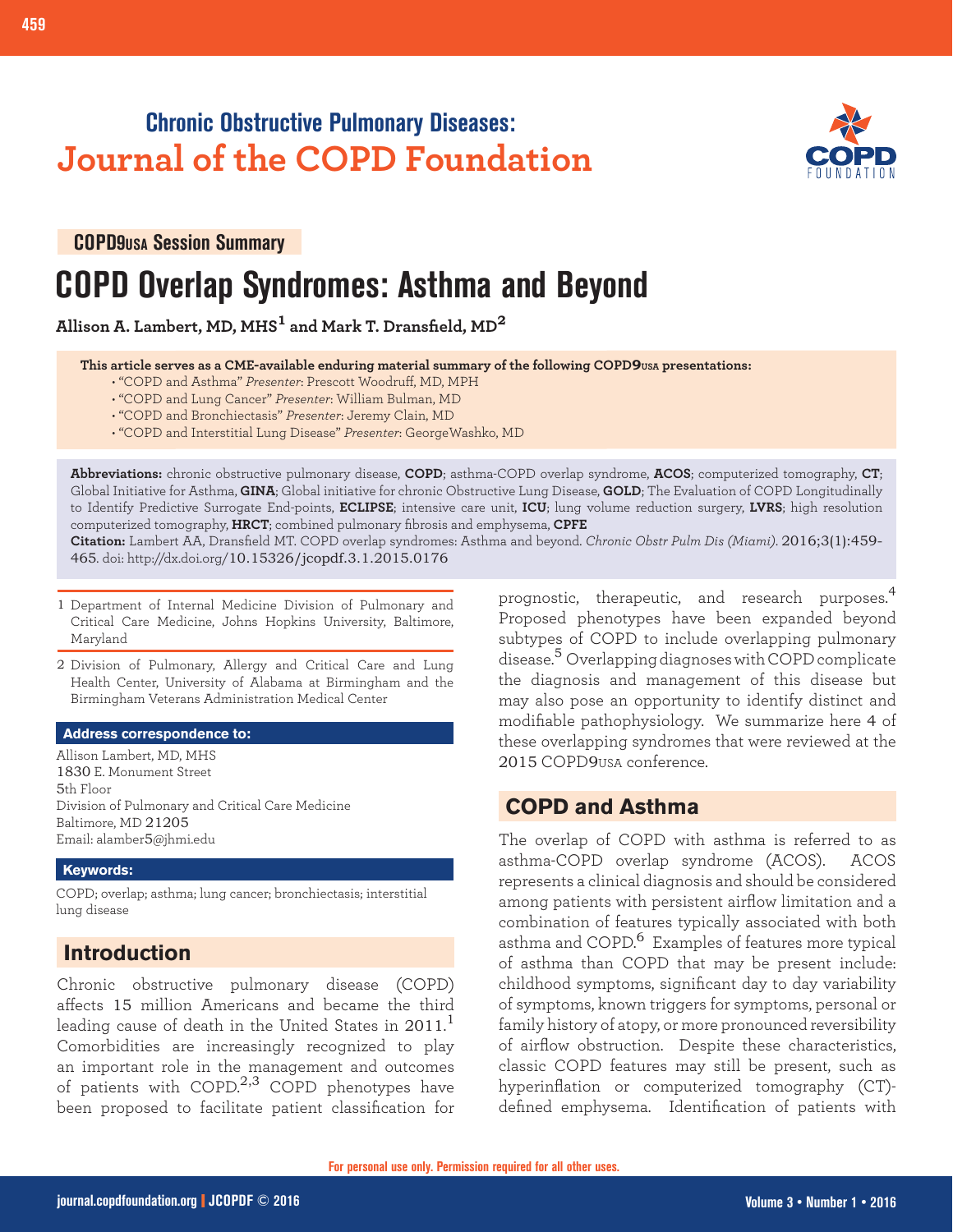ACOS is critical because outcomes for patients with ACOS may be worse than those for patients with COPD or asthma alone; $<sup>7</sup>$  as a result, subspecialty referral is</sup> often required to ensure appropriate diagnosis and treatment.

Although the Global Initiative for Asthma (GINA) and the Global initiative for chronic Obstructive Lung Disease (GOLD) recommend a clinical definition of ACOS,<sup>6</sup> characterizing ACOS by these clinical features may not represent the distinguishing underlying pathophysiology and may inappropriately categorize patients. Therefore, distinguishing ACOS from singular COPD may be more appropriately performed by utilizing biological features that may reflect the underlying disease pathology and the response to therapy.<sup>8</sup>

Eosinophilia may represent the appropriate surrogate to distinguish these clinical diseases. A subset of patients with COPD are known to exhibit eosinophilic, rather than neutrophilic, inflammation.<sup>9</sup> The Evaluation of COPD Longitudinally to Identify Predictive Surrogate End-points (ECLIPSE) cohort observed 37% of participants to have persistently elevated blood eosinophil counts ( $\geq$  2%) over 3 years and reported that these patients demonstrated distinct characteristics, including older age, male gender, fewer symptoms and less airflow obstruction.<sup>10</sup> Importantly, ECLIPSE found that blood and sputum eosinophilia were correlated. Sputum eosinophilia has been found to correlate with responsiveness to both systemic<sup>11,12</sup> and inhaled $^{13,14}$  corticosteroids among COPD patients. Additional targeted therapy beyond corticosteroids has been suggested for eosinophilic COPD patients with the medication benralizumab, a monoclonal antibody that inhibits interleukin-5. 15

In summary, ACOS represents a distinct disease process with both unique pathophysiology and responsiveness to therapy. As opposed to traditional clinically-driven phenotypes, ACOS may be better defined by biological tools, such as blood or sputum eosinophil count. Use of these biologic markers may more accurately characterize the underlying pathophysiology and predict targeted therapeutic responsiveness.

### **COPD and Lung Cancer**

Lung cancer is the leading cancer cause of death among both men and women in the United States<sup>16</sup> and kills more people annually than colorectal, breast, prostate and pancreatic cancers combined.17 More

men are diagnosed with lung cancer each year but the incidence among women has been rising, related to changing smoking patterns over the last century. Approximately 42 million American adults currently smoke cigarettes, $^{18}$  12-15 million have COPD, $^{1,19}$ and approximately 400,000 have lung cancer.<sup>20</sup> Figure 1 illustrates the prevalence of these overlapping diagnoses.

Approximately 50%-80% of patients with lung cancer had pre-existing COPD prior to their cancer diagnosis.<sup>21-23</sup> Comorbid COPD and lung cancer is prevalent due to the shared risk factor of tobacco use however, the risk for lung cancer among patients with COPD exceeds expected rates based upon age or extent of tobacco exposure.<sup>24-26</sup> Specifically, COPD is independently associated with a 2.5-fold increase in the odds of lung cancer, after adjusting for age, gender, and extent of tobacco use.27 COPD patients with CT-defined emphysema have a nearly 4-fold independent increase in the odds of lung cancer.<sup>28</sup> This independently elevated risk for lung cancer among COPD patients is therefore not likely driven by tobacco use or age alone, but rather other processes such as chronic inflammation, amplified carcinogenic effects from tobacco exposure, impaired mucociliary clearance or shared genetic susceptibility.<sup>29</sup>

Not only do patients with COPD experience increased risk for lung cancer compared to their smoking, agematched peers, but they also suffer worse prognosis from

# Figure 1. Prevalence of Smoking, **COPD and Lung Cancer**



Graphic illustrates prevalence of cigarette smoking (42.1 million in 2013), COPD diagnosis (12 million in 2010) and lung diagnosis cancer (408,808 people in 2012) among adults in the United States.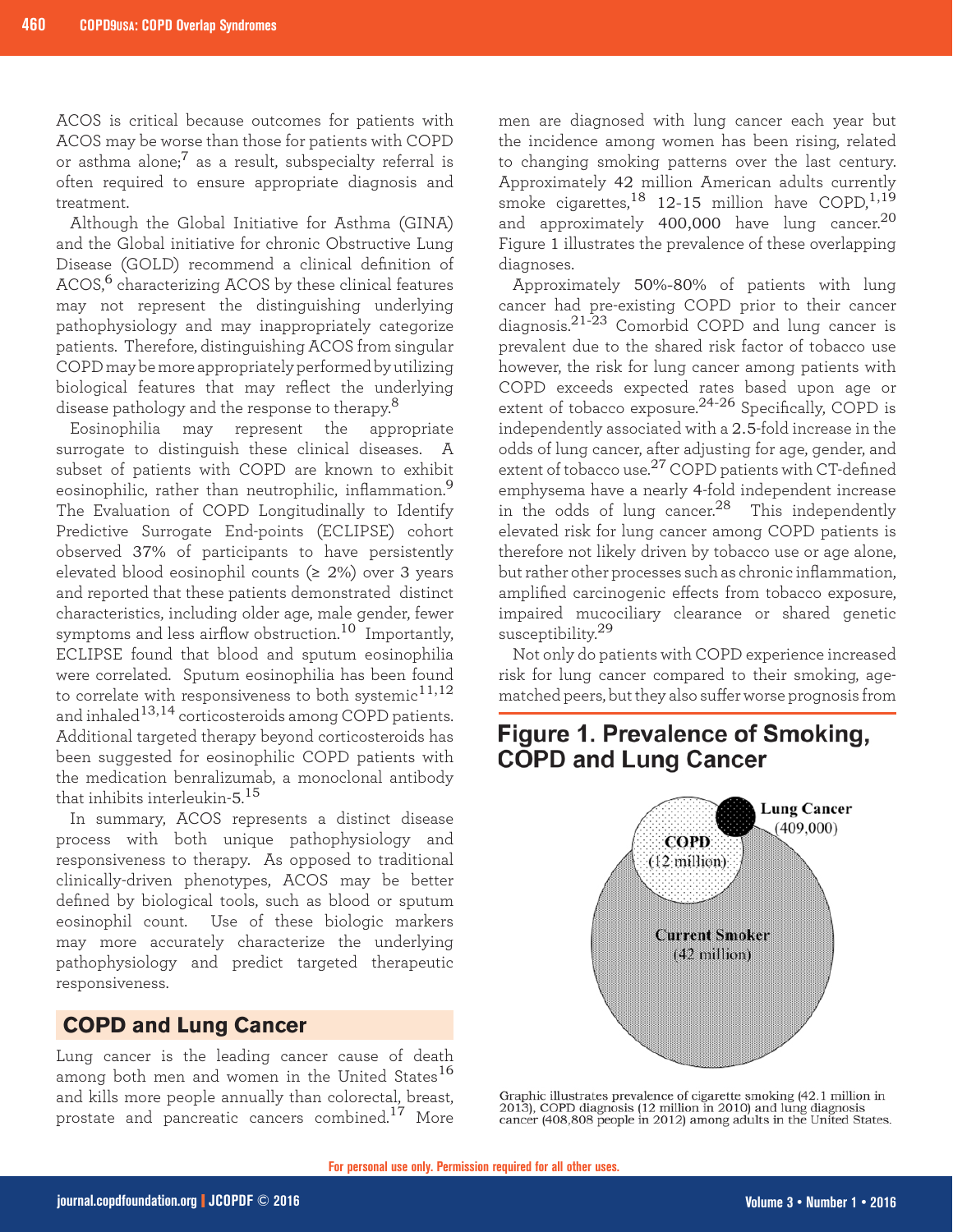lung cancer with approximately doubled mortality.30,31 GOLD guidelines suggest that patients with comorbid COPD and lung cancer should receive the same treatment for each condition as would be recommended for patients with either diagnosis alone<sup>32</sup>; however these recommendations are often limited by the severity of underlying respiratory disease including surgical, chemotherapeutic and radioablative thresholds.<sup>29,33</sup> An increasing number of studies are now focused on expanding application of these therapies beyond traditional thresholds or identifying less invasive or aggressive treatment regimens that may still afford benefit in those with advanced chronic pulmonary disease.<sup>34,35</sup> Curative surgical resection for early stage lung cancer has been an area of focus because it offers the greatest mortality benefit for patients with early disease,<sup>36</sup> may preserve lung function in those with limited reserve and may provide benefits similar to lung volume reduction surgery (LVRS) in select candidates. LVRS showed the greatest benefit for patients with upper lobe predominant emphysema and poor exercise capacity following pulmonary rehabilitation<sup>37</sup>; therefore these COPD patients who have resectable lung cancer in an upper lobe may derive dual benefit from surgery.

Given the known poor prognosis for lung cancer among COPD patients and the many limitations to providing standard therapies for these patients, prevention and screening are critical components of care. Aggressive tobacco cessation efforts<sup>38</sup> and targeted screening chest CT scans39 are imperative in the care of COPD patients. Importantly, COPD patients in the CT arm of the National Lung Screening Trial did not experience overdiagnosis with CT screening but rather a shift towards a more favorable stage at the time of cancer diagnosis.<sup>40</sup>

### **COPD and Bronchiectasis**

Bronchiectasis, a suppurative lung disease with radiographically defined airway dilation, is common among patients with advanced COPD and is distinct from airway wall thickening which is a common finding in obstructive lung diseases.41 Comorbid bronchiectasis has been reported in 28%-58% of COPD patients with moderate to severe airflow obstruction<sup>42-44</sup> with increasing prevalence as degree of airflow obstruction increases.45 These reports may underestimate the true burden of bronchiectasis because bronchiectasis is a radiographically-defined diagnosis that exhibits clinical overlap with COPD; therefore, COPD patients may not

be appropriately evaluated for comorbid bronchiectasis. As the performance of chest CTs increases for the purposes of lung cancer screening, bronchiectasis will likely become increasingly recognized.

Despite this clinical overlap, recognition of bronchiectasis among patients with COPD is important because its presence is associated with worse outcomes. Specifically, outpatients with comorbid bronchiectasis and COPD suffer more frequent respiratory exacerbations, higher rates of potentially pathogenic microorganisms isolated in their sputum, and increased mortality.46 Intubated intensive care unit (ICU) patients with overlapping bronchiectasis and COPD experience prolonged courses of mechanical ventilation, extended ICU and hospital length-of-stay, and increased rates of ventilator-associated pneumonia.<sup>47</sup>

In addition to prognostication and risk stratification, diagnosis of bronchiectasis may also carry therapeutic relevance regarding the approach to microorganisms isolated in sputum, the role for bronchial hygiene, and the possibility of targeted pulmonary resection. In noncystic fibrosis-related bronchiectasis, colonization with *Pseudomonas aeruginosa* has been associated both with disease progression, defined by forced expiratory volume in 1 second decline,<sup>48</sup> and mortality.<sup>49</sup> Antipseudomonal treatment is recommended for non-cystic fibrosis patients with evidence of chronic colonization with *Pseudomonas aeruginosa*50 and may also have a role for those with frequent exacerbations.<sup>51</sup> Application of these findings to COPD patients with overlapping bronchiectasis and frequent exacerbations has been proposed but is not yet approved<sup>52</sup>; therefore, individual practitioners may consider use of these therapies in a case-by-case fashion, without Federal Drug Administration approval.

In summary, bronchiectasis is prevalent among patients with advanced COPD and may represent a distinct phenotype that warrants targeted therapy.

## **COPD and Interstitial Lung Disease**

Emphysema and fibrosis are radiographically and physiologically defined features that individually represent the extremes of lung disease but can coexist. Emphysema is characterized by a loss of lung tissue, decreased lung recoil and airflow obstruction; whereas fibrosis is characterized by a gain of lung tissue, increased lung recoil and airflow restriction. The overlap of these 2 conditions, likely related to the common exposure of tobacco smoke or other noxious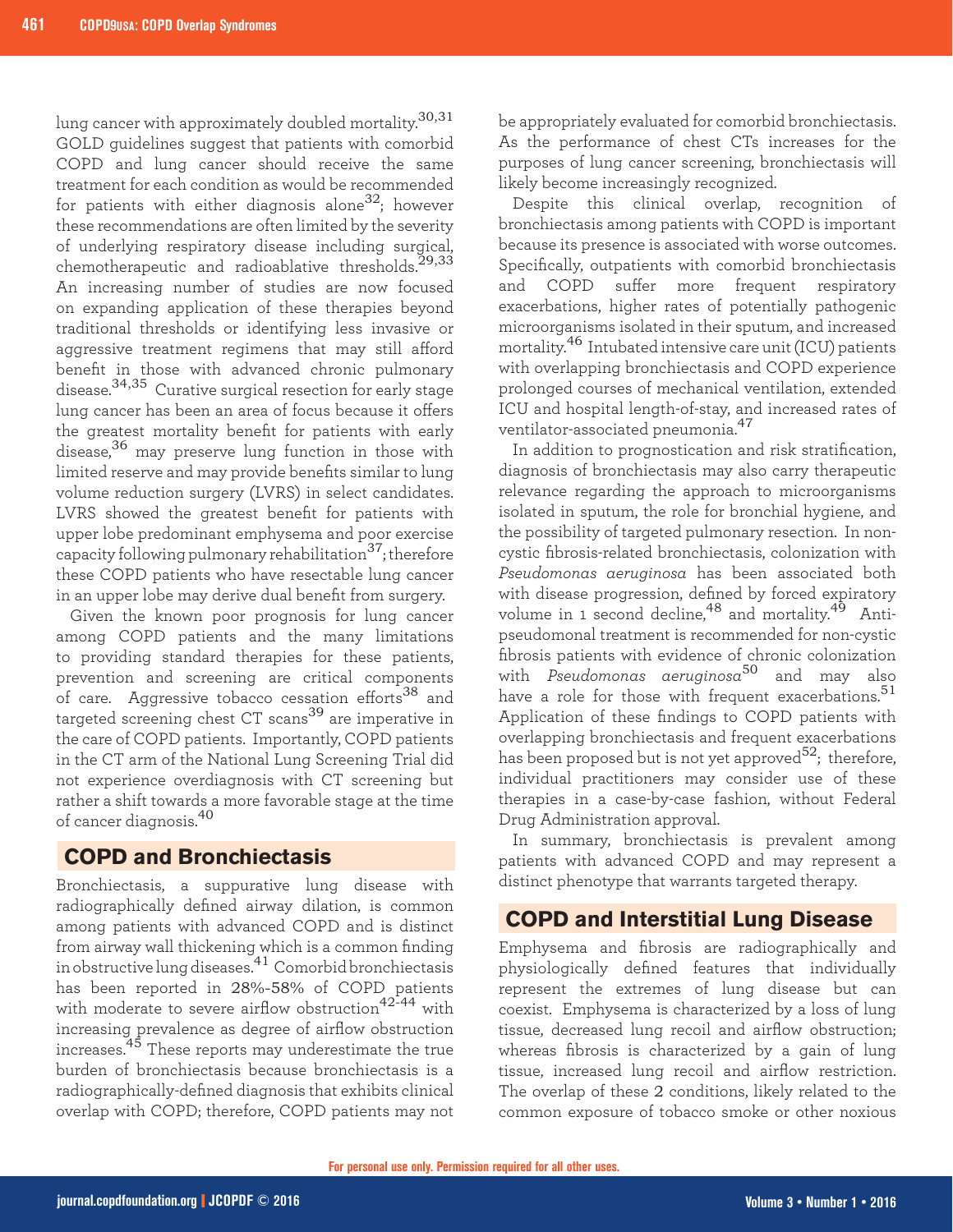particles or gasses, results in pseudo-normalization of spirometry and lung volumes and an isolated, severely reduced diffusion capacity.<sup>53</sup> Resting and exertional hypoxemia are common,<sup>54</sup> with 1 study reporting 80% of combined pulmonary fibrosis and emphysema (CPFE) patients required supplemental oxygen.<sup>55</sup> The overlap of COPD and interstitial lung disease is often overlooked when imaging, specifically high resolution CT (HRCT), is not available to demonstrate the combination of radiographic pulmonary emphysema and fibrosis. CPFE was first recognized in 1990 but the prevalence of these overlapping diseases has become increasingly apparent as the performance of HRCTs increases.<sup>54,56</sup> Despite this, targeted, specific therapy still does not exist.

Presently, research is focused upon identifying radiographic precursors of CPFE to identify those at risk for disease earlier, at which time interventions may afford greater benefit.57,58 COPD Genetic Epidemiology is a prospective cohort study that has obtained regular CT imaging on current and former smokers over time. At the time of enrollment into this study, 8% of participants demonstrated interstitial lung abnormalities.<sup>59</sup> These participants demonstrated reduced CT lung volume, less emphysema, greater symptoms, and reduced 6 minute walk distance as compared to their smoking counterparts without interstitial lung abnormalities on CT.<sup>60</sup> Shared genetic polymorphisms are being investigated to allow the identification of patients at risk for the overlap of emphysema with fibrosis, thereby enabling focused screening and therapy. The Muc5B promoter polymorphism, highly associated with idiopathic pulmonary fibrosis, is now recognized to be associated with interstitial lung disease in the general population.<sup>61</sup>

In summary, CPFE is a prevalent condition associated with worse outcomes in the COPD population. Radiographic and genetic methods are being developed to identify patients at risk for this manifestation of COPD. These tools will additionally allow the identification of optimal subpopulations for clinical therapeutic trials.

### **Conclusions**

In conclusion, COPD is a prevalent and morbid condition, complicated by comorbid diseases and overlapping pulmonary syndromes. Better characterization of these overlapping syndromes may afford enhanced diagnostic methods, prognostication, and ultimately therapeutic intervention and outcomes.

### **Declaration of Interest**

Dr. Lambert has served as a consultant for GLG Consulting and has received grants from the National Institutes of Health. Dr. Dransfield has received grants from GlaxoSmithKline and Forest and has been a contracted researcher for Boehringer Ingelheim, GlaxoSmithKline, Pulmonx, PheumRx, Otsuka, Pearl, Forest and AstraZeneca. Dr. Woodruff has served as an advisor for Janssen, Neostem and Genentech. He has been a consultant for Roche, Novartis and AstraZeneca and has received a grant from Genentech. Dr. Washko has served as a consultant for GlaxoSmithKline and his spouse is employed by Merck.

*NOTE: To complete the CME post test for this article, refer to the original online version of the article at: www.journal.copdfoundation.org*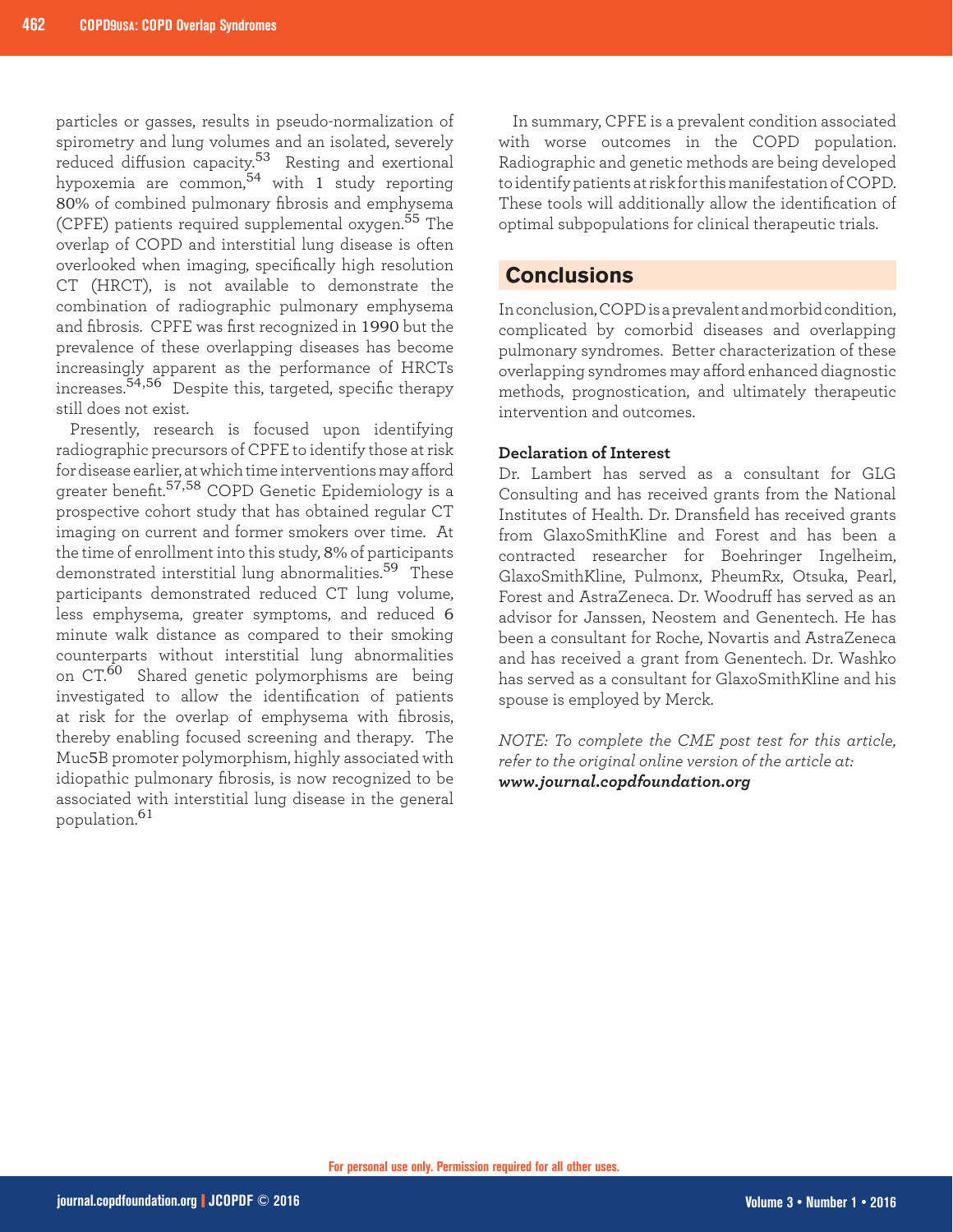### **References**

- Centers for Disease Control and Prevention. Chronic Obstructive 1. Pulmonary Disease.Centers for Disease Control and Prevention website. http://www.cdc.gov/copd/index.html. Published March 2015. Accessed December 20, 2015.
- 2. Barnes PJ, Celli BR. Systemic manifestations and comorbidities of COPD. *Eur Respir J*. 2009;33 (5):1165-1185. doi: http://dx.doi.org/10.1183/09031936.00128008
- Fabbri LM, Luppi F, Beghe B, Rabe KF. Complex chronic 3. comorbidities of COPD. *Eur Respir J*. 2008;31(1):204-212. doi: http://dx.doi.org/10.1183/09031936.00114307
- 4. Han MK, Agusti A, Calverley PM, et al. Chronic obstructive pulmonary disease phenotypes: the future of COPD. *Am J Respir Crit Care Med*. 2010;182(5):598-604. doi: http://dx.doi.org/10.1164/rccm.200912-1843CC
- 5. Rennard SI, Locantore N, Delafont B, et al. Identification of five chronic obstructive pulmonary disease subgroups with different prognoses in the ECLIPSE cohort using cluster analysis. *Annals Am Thoracic Soc*. 2015;12(3):303-12. doi: http://dx.doi.org/10.1513/AnnalsATS.201403-125OC
- Global Initiative for Asthma.Diagnosis of Diseases of Chronic 6. Airflow Limitation: Asthma COPD and Asthma - COPD(ACOS). Global initiative for chronic Lung Disease website. http://www. goldcopd.org/uploads/users/files/AsthmaCOPDOverlap.pdf Published 2014. Accessed December 20, 2015.
- Alshabanat A, Zafari Z, Albanyan O, Dairi M, FitzGerald JM. 7. Asthma and COPD Overlap Syndrome (ACOS): A Systematic Review and Meta Analysis. *PloS One.* 2015;10:e0136065. doi: http://dx.doi.org/10.1371/journal.pone.0136065
- Pavord ID, Shaw DE, Gibson PG, Taylor DR. Inflammometry to assess airway diseases. *Lancet*. 2008;372(9643):1017-1019. doi: http://dx.doi.org/10.1016/S0140-6736(08)61421-X 8.
- Saha S, Brightling CE. Eosinophilic airway inflammation in COPD. *Int J Chron Obstruct Pulmon Dis*. 2006;1(1):39-47. 9.
- 10. Singh D, Kolsum U, Brightling CE, et al. Eosinophilic inflammation in COPD: Prevalence and clinical characteristics. *Eur Respir J*. 2014;44(6):1697-700. doi: http://dx.doi.org/10.1183/09031936.00162414
- 11. Brightling CE, Monteiro W, Ward R, et al. Sputum eosinophilia and short-term response to prednisolone in chronic obstructive pulmonary disease: a randomised controlled trial. *Lancet*. 2000;356(9240):1480-1485.

doi: http://dx.doi.org/10.1016/S0140-6736(00)02872-5

- 12. Siva R, Green RH, Brightling CE, et al. Eosinophilic airway inflammation and exacerbations of COPD: a randomised controlled trial. *Eur Respir J*. 2007;29(5):906-913. doi: http://dx.doi.org/10.1183/09031936.00146306
- 13. Brightling CE, McKenna S, Hargadon B, et al. Sputum eosinophilia and the short term response to inhaled mometasone in chronic obstructive pulmonary disease. *Thorax*. 2005;60:193- 198. doi: http://dx.doi.org/10.1136/thx.2004.032516
- 14. Leigh R, Pizzichini MM, Morris MM, Maltais F, Hargreave FE, Pizzichini E. Stable COPD: predicting benefit from high-dose inhaled corticosteroid treatment. *Eur Respir J*. 2006;27:964-971. doi: http://dx.doi.org/10.1183/09031936.06.00072105
- 15. Brightling CE, Bleecker ER, Panettieri RA, Jr., et al. Benralizumab for chronic obstructive pulmonary disease and sputum eosinophilia: a randomised, double-blind, placebo-controlled, phase 2a study. *Lancet Respir Med*. 2014;2(11):891-901. doi: http://dx.doi.org/10.1016/S2213-2600(14)70187-0
- 16. Centers for Disease Control and Prevention.Lung Cancer. Centers for Disease Control and Prevention website. http://www.cdc.gov/ cancer/lung/ Published September 2015. Accessed December 20, 2015.
- 17. American Lung Association. Lung Cancer Fact Sheet: Estimated Cancer Deaths by Site, 2015. American Lung Association website.http://ala1-old.pub30.convio.net/lung-disease/lungcancer/resources/facts-figures/lung-cancer-fact-sheet.html Published 2015. Accessed December 20, 2015
- 18. Centers for Disease Control and Prevention. Smoking and Tobacco Use: Current Cigarette Smoking Among Adults in the United States. Centers for Disease Control and Prevention website. http://www.cdc. gov/tobacco/data\_statistics/fact\_sheets/adult\_data/cig\_smoking/ Updated 2015. Accessed December 20, 2015.
- 19. National Institutes of Health. Research Portfolio Online Reporting Tools (RePORT): COPD. Updated March 29, 2015. Accessed December 20, 2015.
- 20. National Institutes of Health-National Cancer Institute.SEER Stat Fact Sheets: Lung and Bronchus Cancer. National Cancer Institute website. http://seer.cancer.gov/statfacts/html/lungb. html Accessed December 20, 2015.
- 21. Young RP, Hopkins RJ, Christmas T, Black PN, Metcalf P, Gamble GD. COPD prevalence is increased in lung cancer, independent of age, sex and smoking history. *Eur Respir J*. 2009;34:380-386. doi: http://dx.doi.org/10.1183/09031936.00144208
- 22. Loganathan RS, Stover DE, Shi W, Venkatraman E. Prevalence of COPD in women compared to men around the time of diagnosis of primary lung cancer. *Chest*. 2006;129(5):1305-1312. doi: http://dx.doi.org/10.1378/chest.129.5.1305
- 23. Congleton J, Muers MF. The incidence of airflow obstruction in bronchial carcinoma, its relation to breathlessness, and response to bronchodilator therapy. *Respir Med*. 1995;89(4):291-296. doi: http://dx.doi.org/10.1016/0954-6111(95)90090-X
- 24. Tockman MS, Anthonisen NR, Wright EC, Donithan MG. Airways obstruction and the risk for lung cancer. *Ann Intern Med*. 1987;106(4):512-518.

doi: http://dx.doi.org/10.7326/0003-4819-106-4-512

- 25. Skillrud DM, Offord KP, Miller RD. Higher risk of lung cancer in chronic obstructive pulmonary disease. A prospective, matched, controlled study. *Ann Intern Med*. 1986;105(4):503-537. doi: http://dx.doi.org/10.7326/0003-4819-105-4-503
- 26. de Torres JP, Marin JM, Casanova C, et al. Lung cancer in patients with chronic obstructive pulmonary disease-- incidence and predicting factors. *Am J Respir Crit Care Med*. 2011;184(8):913- 919. doi: http://dx.doi.org/10.1164/rccm.201103-0430OC
- 27. Koshiol J, Rotunno M, Consonni D, et al. Chronic obstructive pulmonary disease and altered risk of lung cancer in a population-based case-control study. *PloS One*. 2009;4:e7380. doi: http://dx.doi.org/10.1371/journal.pone.0007380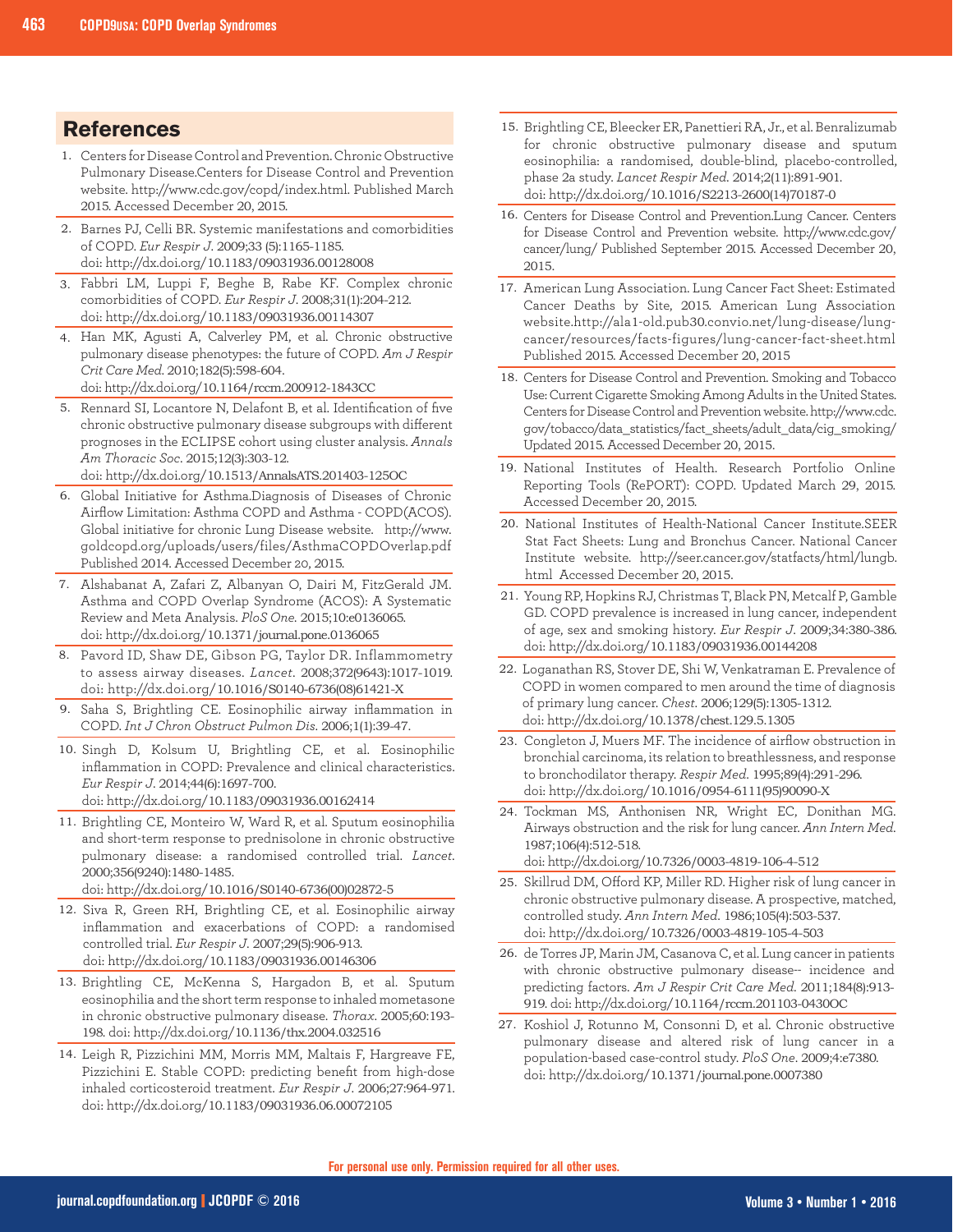- 28. Li Y, Swensen SJ, Karabekmez LG, et al. Effect of emphysema on lung cancer risk in smokers: a computed tomographybased assessment. *Cancer Prev Res*. 2011;4:43-50. doi: http://dx.doi.org/10.1158/1940-6207.CAPR-10-0151
- 29. Raviv S, Hawkins KA, DeCamp MM, Jr., Kalhan R. Lung cancer in chronic obstructive pulmonary disease: enhancing surgical options and outcomes. *Am J Respir Crit Care Med*. 2011;183(9):1138-46.

doi: http://dx.doi.org/10.1164/rccm.201008-1274CI

- Aldrich MC, Munro HM, Mumma M, et al. Chronic obstructive 30. pulmonary disease and subsequent overall and lung cancer mortality in low-income adults. *PloS One*. 2015;10:e0121805. doi: http://dx.doi.org/10.1371/journal.pone.0121805
- 31. Kiri VA, Soriano J, Visick G, Fabbri L. Recent trends in lung cancer and its association with COPD: an analysis using the UK GP Research Database. *Prim Care Respir J*. doi: http://dx.doi.org/10.4104/pcrj.2009.00048
- 32. Global initiative for chronic Lung Disease (GOLD). Global Strategy for the Diagnosis, Management and Prevention of Chronic Obstructive Pulmonary Disease. GOLD website. http:// www.goldcopd.org/uploads/users/files/GOLD\_Report\_2015\_ Sept2.pdf Updated 2015. Accessed December 20, 2015.
- 33. Bolliger CT, Perruchoud AP. Functional evaluation of the lung resection candidate. *Eur Respir J.* 1998;11(1):198-212. http://dx.doi.org/10.1183/09031936.98.11010198
- 34. Izquierdo JL, Resano P, El Hachem A, Graziani D, Almonacid C, Sanchez IM. Impact of COPD in patients with lung cancer and advanced disease treated with chemotherapy and/or tyrosine kinase inhibitors. *Int J Chron Obstr Pulmon Dis*. 2014;9(1):1053- 1058. doi: http://dx.doi.org/10.2147/COPD.S68766
- 35. Licker MJ, Widikker I, Robert J, et al. Operative mortality and respiratory complications after lung resection for cancer: impact of chronic obstructive pulmonary disease and time trends. *Ann Thorac Surg*. 2006;81:1830-1837.
	- doi: http://dx.doi.org/10.1016/j.athoracsur.2005.11.048
- 36. Van Schil PE. Surgery for non-small cell lung cancer. Lung Cancer. 2001;34 (Suppl 2):S127-132. doi: http://dx.doi.org/10.1016/S0169-5002(01)00354-3
- 37. Fishman A, Martinez F, Naunheim K, et al. A randomized trial comparing lung-volume-reduction surgery with medical therapy for severe emphysema. *New Eng J Med*. 2003;348:2059- 2073. doi: http://dx.doi.org/10.1056/NEJMoa030287
- 38. Tashkin DP, Murray RP. Smoking cessation in chronic obstructive pulmonary disease. *Respir Med*. 2009;103:963- 974. doi: http://dx.doi.org/10.1016/j.rmed.2009.02.013
- 39. National Lung Screening Trial Research Team, Aberle DR, Adams AM, et al. Reduced lung-cancer mortality with low-dose computed tomographic screening. *New Eng J Med*. 2011;365:395- 409. doi: http://dx.doi.org/10.1056/NEJMoa1102873
- 40. Young RP, Duan F, Chiles C, et al. Airflow limitation and histology shift in the National Lung Screening Trial. The NLST-ACRIN Cohort Substudy. *Am J Respir Crit Care Med*. 2015;192(9):1060- 1067. doi: http://dx.doi.org/10.1164/rccm.201505-0894OC
- 41. McShane PJ, Naureckas ET, Tino G, Strek ME. Non-cystic fibrosis bronchiectasis. *Am J Respir Crit Care Med*. 2013;188(6):647-56. doi: http://dx.doi.org/10.1164/rccm.201303-0411CI

Martinez-Garcia MA, Soler-Cataluna JJ, Donat Sanz Y, et al. 42. Factors associated with bronchiectasis in patients with COPD. *Chest*. 2011;140(5):1130-1137.

doi: http://dx.doi.org/10.1378/chest.10-1758

- Patel IS, Vlahos I, Wilkinson TM, et al. Bronchiectasis, 43. exacerbation indices, and inflammation in chronic obstructive pulmonary disease. *Am J Respir Crit Care Med*. 2004;170(4):400- 407. doi: http://dx.doi.org/10.1164/rccm.200305-648OC
- 44. O'Brien C, Guest PJ, Hill SL, Stockley RA. Physiological and radiological characterisation of patients diagnosed with chronic obstructive pulmonary disease in primary care. *Thorax*. 2000;55(8):635-642. doi: http://dx.doi.org/10.1136/thorax.55.8.635
- Agusti A, Calverley PM, Celli B, et al. Characterisation of COPD 45. heterogeneity in the ECLIPSE cohort. *Respir Res*. 2010;11:122.
- Martinez-Garcia MA, de la Rosa Carrillo D, Soler-Cataluna JJ, et 46. al. Prognostic value of bronchiectasis in patients with moderateto-severe chronic obstructive pulmonary disease. *Am J Respir Crit Care Med*. 2013;187(8):823-831. doi: http://dx.doi.org/10.1164/rccm.201208-1518OC
- 47. Gursel G. Does coexistence with bronchiectasis influence intensive care unit outcome in patients with chronic obstructive pulmonary disease? *Heart Lung*. 2006;35:58-65.
- 48. Martinez-Garcia MA, Soler-Cataluna JJ, Perpina-Tordera M, Roman-Sanchez P, Soriano J. Factors associated with lung function decline in adult patients with stable non-cystic fibrosis bronchiectasis. *Chest*. 2007;132(5):1565-1572. doi: http://dx.doi.org/10.1378/chest.07-0490
- 49. Loebinger MR, Wells AU, Hansell DM, et al. Mortality in bronchiectasis: a long-term study assessing the factors influencing survival. *Eur Respir J*. 2009;34:843-849. doi: http://dx.doi.org/10.1183/09031936.00003709
- 50. Pasteur MC, Bilton D, Hill AT for British Thoracic Society Bronchiectasis non CF Guideline Group. British Thoracic Society guideline for non-CF bronchiectasis. *Thorax*. 2010;65 (Suppl 1):i1-58.

doi: http://dx.doi.org/10.1136/thx.2010.136119

- 51. Quon BS, Goss CH, Ramsey BW. Inhaled antibiotics for lower airway infections. *Ann Thoracic Soc*. 2014;11(3):425-434. doi: http://dx.doi.org/10.1513/AnnalsATS.201311-395FR
- 52. Novosad SA, Barker AF. Chronic obstructive pulmonary disease and bronchiectasis. *Curr Opin Pulm Med*. 2013;19:133-139. doi: http://dx.doi.org/10.1097/MCP.0b013e32835d8312
- 53. Jankowich MD, Rounds SI. Combined pulmonary fibrosis and emphysema syndrome: a review. *Chest*. 2012;141(1):222-231. doi: http://dx.doi.org/10.1378/chest.11-1062
- Cottin V, Nunes H, Brillet PY, et al. Combined pulmonary fibrosis 54. and emphysema: a distinct underrecognised entity. *Eur Respir J*. 2005;26(4):586-593.

doi: http://dx.doi.org/10.1183/09031936.05.00021005

55. Jankowich MD, Rounds S. Combined pulmonary fibrosis and emphysema alters physiology but has similar mortality to pulmonary fibrosis without emphysema. *Lung*. 2010;188(5):365- 373. doi:http://dx.doi.org/10.1007/s00408-010-9251-6